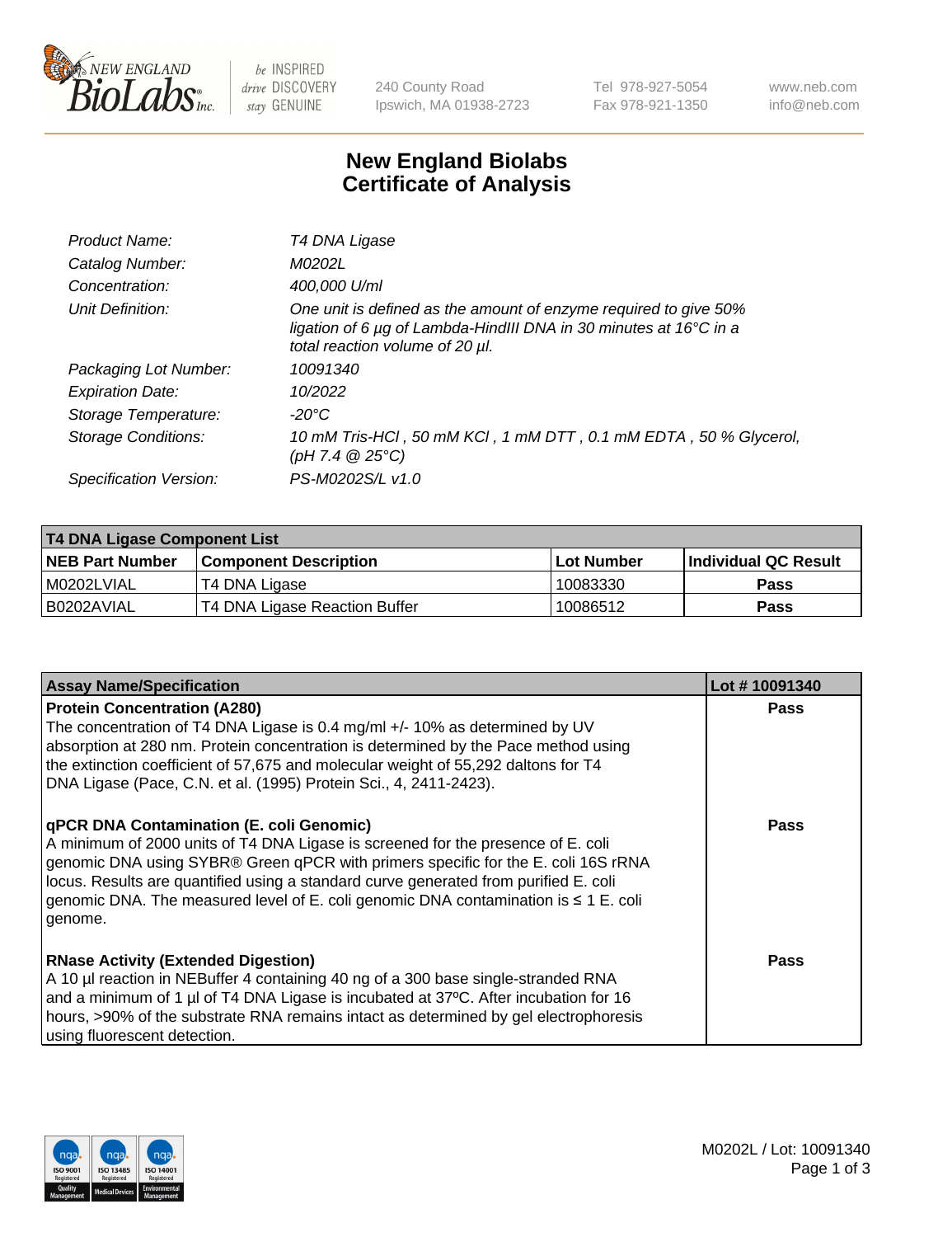

be INSPIRED drive DISCOVERY stay GENUINE

240 County Road Ipswich, MA 01938-2723 Tel 978-927-5054 Fax 978-921-1350

www.neb.com info@neb.com

| <b>Assay Name/Specification</b>                                                                                                                                                                                                                                                                                                                               | Lot #10091340 |
|---------------------------------------------------------------------------------------------------------------------------------------------------------------------------------------------------------------------------------------------------------------------------------------------------------------------------------------------------------------|---------------|
| <b>Protein Purity Assay (SDS-PAGE)</b><br>T4 DNA Ligase is ≥ 95% pure as determined by SDS-PAGE analysis using Coomassie Blue<br>detection.                                                                                                                                                                                                                   | <b>Pass</b>   |
| <b>Non-Specific DNase Activity (16 Hour)</b><br>A 50 µl reaction in NEBuffer 1 containing 1 µg of CIP-treated Lambda-HindIII DNA and<br>a minimum of 2000 units of T4 DNA Ligase incubated for 16 hours at 37°C results in a<br>DNA pattern free of detectable nuclease degradation as determined by agarose gel<br>electrophoresis.                          | <b>Pass</b>   |
| Single Stranded DNase Activity (FAM-Labeled Oligo)<br>A 50 µl reaction in CutSmart® Buffer containing a 20 nM solution of a fluorescent<br>internal labeled oligonucleotide and a minimum of 10,000 units of T4 DNA Ligase<br>incubated for 16 hours at 37°C yields <5% degradation as determined by capillary<br>electrophoresis.                            | <b>Pass</b>   |
| <b>Exonuclease Activity (Radioactivity Release)</b><br>A 50 µl reaction in NEBuffer 1 containing 1 µg of a mixture of single and<br>double-stranded [3H] E. coli DNA and a minimum of 2000 units of T4 DNA Ligase<br>incubated for 4 hours at 37°C releases <0.1% of the total radioactivity.                                                                 | <b>Pass</b>   |
| <b>Endonuclease Activity (Nicking)</b><br>A 50 µl reaction in NEBuffer 1 containing 1 µg of supercoiled PhiX174 DNA and a<br>minimum of 2000 units of T4 DNA Ligase incubated for 4 hours at 37°C results in <10%<br>conversion to the nicked form as determined by agarose gel electrophoresis.                                                              | <b>Pass</b>   |
| DNase Activity (Labeled Oligo, 3' extension)<br>A 50 µl reaction in CutSmart® Buffer containing a 20 nM solution of a fluorescent<br>labeled double-stranded oligonucleotide containing a 3' extension and a minimum of<br>10,000 units of T4 DNA Ligase incubated for 16 hours at 37°C yields <5% degradation<br>as determined by capillary electrophoresis. | <b>Pass</b>   |
| Double Stranded DNase Activity (Labeled Oligo)<br>A 50 µl reaction in CutSmart® Buffer containing a 20 nM solution of a fluorescent<br>labeled double-stranded oligonucleotide containing a blunt end and a minimum of<br>10,000 units of T4 DNA Ligase incubated for 16 hours at 37°C yields <5% degradation<br>as determined by capillary electrophoresis.  | <b>Pass</b>   |
| DNase Activity (Labeled Oligo, 5' extension)<br>A 50 µl reaction in CutSmart® Buffer containing a 20 nM solution of a fluorescent<br>Iabeled double-stranded oligonucleotide containing a 5' extension and a minimum of                                                                                                                                       | <b>Pass</b>   |